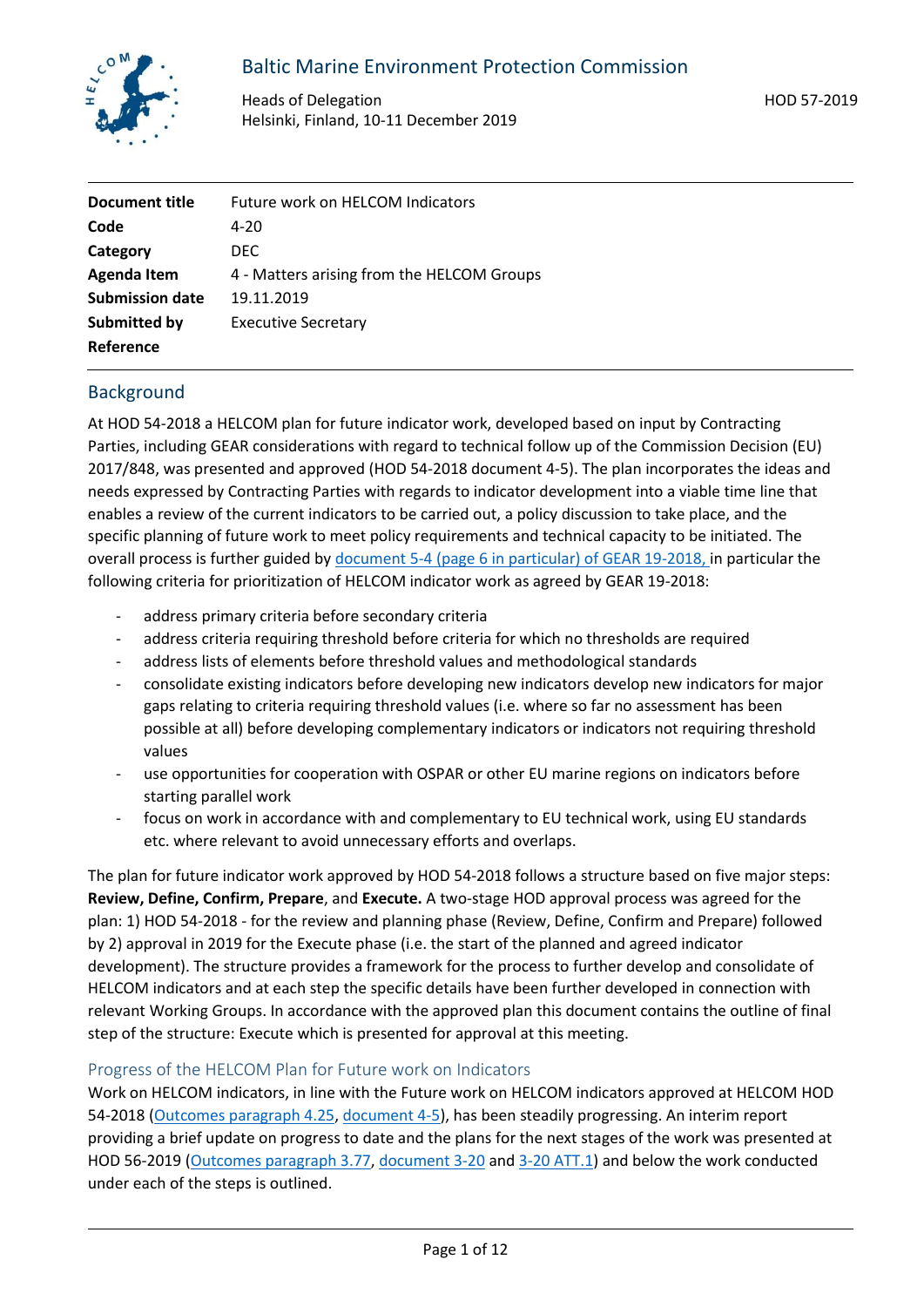#### *STEP 1: Review – Analyze current status by mapping to policy documents*

The initial review step of the future work on HELCOM indicators process, a matching between HELCOM indicators and relevant policy initiatives (BSAP, MSFD and SDGs), has been completed (HOD 5[6 document](https://portal.helcom.fi/meetings/HOD%2056-2019-597/MeetingDocuments/3-20%20Future%20work%20on%20HELCOM%20indicators%20%E2%80%93%20progress%20and%20planned%20work.pdf)  [3-20](https://portal.helcom.fi/meetings/HOD%2056-2019-597/MeetingDocuments/3-20%20Future%20work%20on%20HELCOM%20indicators%20%E2%80%93%20progress%20and%20planned%20work.pdf) an[d 3-20 ATT.1](https://portal.helcom.fi/meetings/HOD%2056-2019-597/MeetingDocuments/3-20-ATT.1%20HELCOM%20Indicator%20match%20and%20scoring%20tables.xlsx?Web=1) (note this has since been updated, see below)).

To support work at the First HELCOM Indicator Workshop [\(HELCOM Indicator Workshop 1-2019](https://portal.helcom.fi/meetings/INDICATOR%20WS%201-2019-616/default.aspx) 14-15 May 2019 in Berlin) and to ensure that the information provided by indicator leads and expert networks through the indicator questionnaire was fully utilized, eleven topic summaries were also developed. These Topic Summaries (available in th[e document library\)](https://portal.helcom.fi/meetings/INDICATOR%20WS%201-2019-616/MeetingDocuments/Forms/AllItems.aspx) cover major themes for which an assessment of the Baltic Sea marine ecosystem is relevant, e.g. by-catch, fish, mammals, hazardous substances, litter, etc. Each topic summary contains a brief aims section that provides an overview of the ultimate objective, and the shortand long-term aims for future indicator and assessment developments. The aims sections for each Topic Summary were reviewed at the First HELCOM Indicator Workshop and have subsequently been updated based on the comments received. These updated aims are provided for information collated in a single document (HOD 56-2019 [document 3-20, Attachment 2\)](https://portal.helcom.fi/meetings/HOD%2056-2019-597/MeetingDocuments/3-20%20Future%20work%20on%20HELCOM%20indicators%20%E2%80%93%20progress%20and%20planned%20work.pdf).

### *STEP 2: Define - Policy based discussion of mapped indicators*

The First HELCOM Indicator Workshop (WS 1) focused on defining priority areas for future work on HELCOM indicators, utilizing the HELCOM indicator-policy match evaluation and known assessment gaps based on national assessments and reporting, as well as the 2018 State of the Baltic Sea report. In addition, other topics that were deemed to be important for future discussion were identified, such as the aim of the overall assessment in the Third Holistic Assessment with regard to indicators, aspects defined as requiring detailed discussion to clarify or develop appropriate assessments and ways forward. The workshop also agreed on preliminary policy-based priority areas and the topics identified for discussion at the Second HELCOM Indicator Workshop and drafted Terms of Reference (ToRs) for the second Workshop, which provide a detailed introduction to the second workshop, its purpose, aims, required preparatory work, and organizational aspects (HOD 56-201[9 document 3-20, Attachment 3\)](https://portal.helcom.fi/meetings/HOD%2056-2019-597/MeetingDocuments/3-20%20Future%20work%20on%20HELCOM%20indicators%20%E2%80%93%20progress%20and%20planned%20work.pdf).

### *STEP 3: Confirm – Outline general working structure*

The work outlined for step 3 focuses on the development of a clear indicator management document (agreed between GEAR and State and Conservation) that defines the indicator development structure and process within HELCOM. This will include the role of expert networks, the stages required during development of individual indicators, and the planned approval process (e.g. threshold approval at HODs etc.), and other relevant aspects. The aim is to ensure that the indicator development and management process and associated responsibilities are clearly outlined to ensure the smooth and coherent development, adjustment and update of indicators in the future. The manual will also form the basis for updating the terms of reference (ToRs) of existing expert groups and is to be supplied to all indicator leads and expert groups.

While this work was already approved by HOD 54-2019 it was agreed at the First Indicator Workshop (Notes paragraph 28) that such a document would be important in setting the scene and defining how indicators should be developed and hosted once the work ahead had been established (i.e. steps 1, 2 and 4). This document will be drafted in spring 2020 and shared with GEAR and State and Conservation Working Groups.

#### *STEP 4: Prepare - Joint policy-technical-expert workshop for common focus*

The [Second HELCOM Indicator Workshop](https://portal.helcom.fi/meetings/INDICATOR%20WS%202-2019-676/default.aspx) (WS 2)took place in Copenhagen on 16-18 October 2019. The Workshop addressed the aspects raised in the policy-focused review of HELCOM indicators stemming from the First HELCOM Indicator Workshop. Preliminary policy priority identification, and identification of important topics (as established in th[e Terms of Reference\)](https://portal.helcom.fi/meetings/INDICATOR%20WS%202-2019-676/MeetingDocuments/Terms%20of%20Reference%20for%20Second%20HELCOM%20indicator%20workshop.pdf), was carried out based on a review and policy [matching spreadsheet/document](https://portal.helcom.fi/meetings/INDICATOR%20WS%202-2019-676/MeetingDocuments/Document%2017%20ATT.1%20rev.1%20HELCOM%20Indicator%20match%20and%20scoring%20tables_300919.xlsx?Web=1) (latest version) linking the existing HELCOM indicators (and other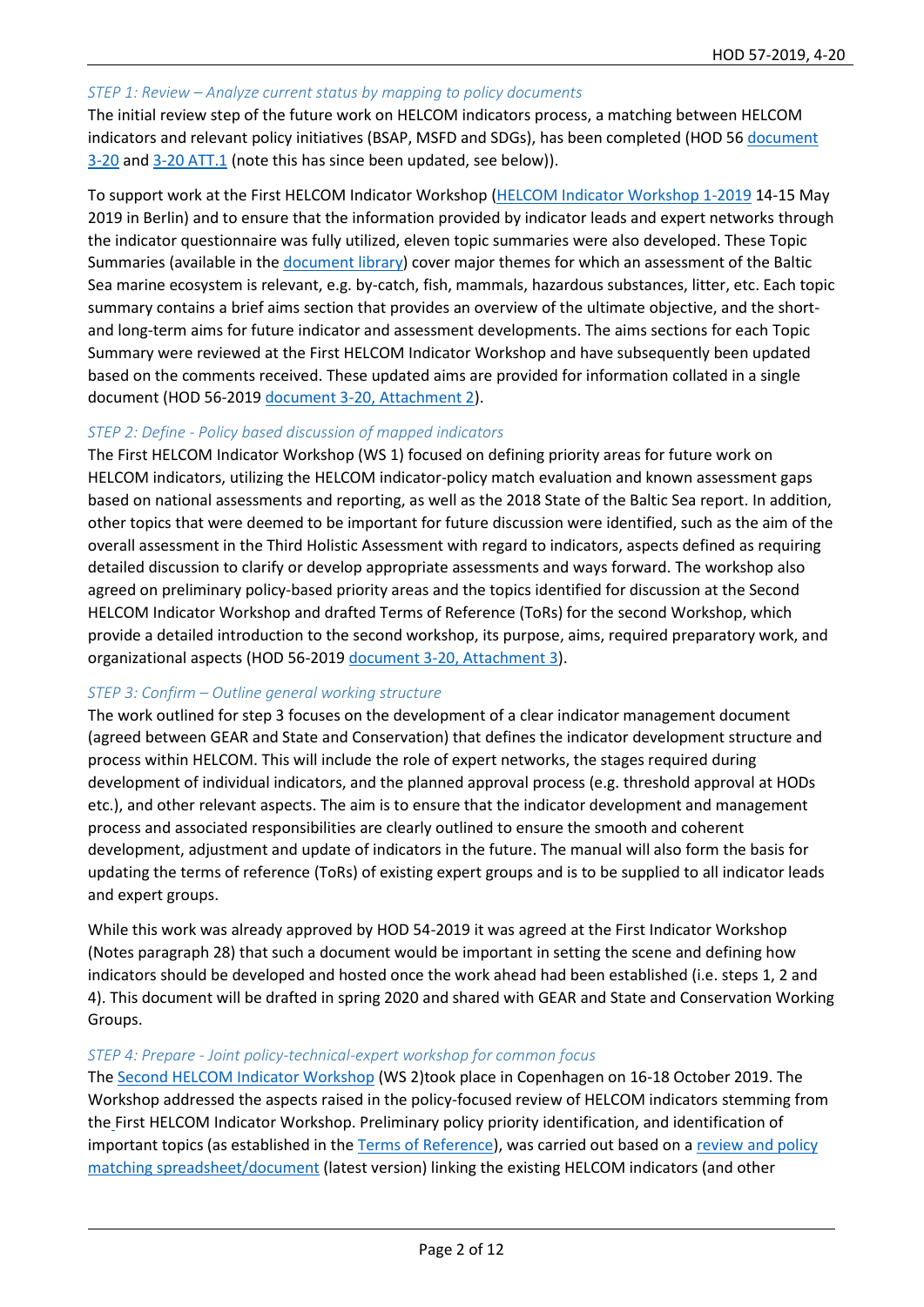indicator related proposals) to the Baltic Sea Action Plan (BSAP), Marine Strategy Framework Directive (MSFD) and an initial linkage to the UN Strategic Development Goals (SDGs).

In addition to addressing areas identified as preliminary policy priority, the Second Indicator Workshop participants were asked to provide input on a range of other topics, such as: proposed structure, function and presentation of the HELCOM indicators, the application of a causal framework, how to improve the third holistic assessment of the ecosystem health of the Baltic Sea (HOLAS III), what could be expected per topic by HOLAS III, what resources are required to achieve the proposed work, and to document a [Workplan](https://portal.helcom.fi/meetings/INDICATOR%20WS%202-2019-676/MeetingDocuments/What%20is%20needed%20per%20topic%20area%20by%20the%20end%20of%20the%20Workshop.docx) (per topic, see Table 1 below) that could complement the previously developed Topic Summaries (see [documents 1-11:](https://portal.helcom.fi/meetings/INDICATOR%20WS%202-2019-676/default.aspx) on By-catch, Fish, Waterbirds, Marine mammals, Pelagic habitats, Non-indigenous species (NOTE: no NIS work plan developed at the Workshop), Benthic habitats, Hazardous substances, Marine Litter, Underwater noise, and Eutrophication). Additionally, interlinkages between Biodiversity-Eutrophication and Biodiversity-Pollution are also considered in independent workplans.

When developing the work plans, participants were requested to consider all aspects in the Workshop ToRs, including the [guidance](https://portal.helcom.fi/meetings/GEAR%2019-2018-569/MeetingDocuments/5-4%20GEAR%20planning%20document%20on%20future%20work%20related%20to%20coordinated%20implementation%20of%20the%20MSFD.pdf) (page 6 in particular) provided by HELCOM Contracting parties that are also EU Member States via the GEAR Working Group.

Following the workshop the Work plans have been revised for certain topics (see links provided in Table 1) based on comments received from HELCOM Expert Groups, Indicator Leads and State and Conservation or GEAR representatives, in advance of, or at, the GEAR 21-2019 meeting. Where possible these work plans aim to provide an overview of longer-term aims, what is aimed for by HOLAS III (i.e. autumn 2021 deadline for operationalization), and the resource requirements for the proposed work (especially by HOLAS III). The identified resources are considered to be separate from existing work within Expert Groups and required to achieve improved functionality by HOLAS III. Resource aspects intrinsically related to indicator work, e.g the possible resources associated with the role as lead of existing indicators, national processes related to indicator work (e.g. within Expert Groups), or data handling and data flows are generally not directly addressed, with a focus of resource identification being on the development phase of the work. Resource aspects are provided where knowledge has been made available, however it is worth to note that the level of information differs between topics and where specific financial or time estimates have not been provided by the experts other broader resource needs are identified.

The major outcomes from the Second HELCOM Indicator Workshop are included in the information summarized in this document. More detailed information is available within the work plans and links provided in this document. The responses to the general questions discussed at the workshop are summarized as brief bullet points in [Document 5-7](https://portal.helcom.fi/meetings/GEAR%2021-2019-664/MeetingDocuments/5-7%20Future%20work%20on%20HELCOM%20Indicators_Workplans%20per%20topic%20and%20Workshop%20output.pdf) (GEAR 21-2019).

### Future work

In accordance with the plan for future work on HELCOM indicators, as approved by HOD 54-2018, this document contains an updated overview of the remaining step (step 5: Execute) of the plan. It also outlines and provides links to the detailed workplans per topic, as well as the preliminary policy priority, which will function as the basis of the work planned under step 5. In table 2 a summary of the preliminary prioritization, proposed work and estimated resource requirements is presented for consideration.

One of the main aims of the work conducted has been to identify what indicator development/consolidation is needed and feasible for HOLAS III, and to ensure that indicators to be included in the assessment are ready and operational by autumn 2021 in order to prevent overlap of development of indicators with indicator evaluation processes under HOLAS III. Any indicators not operational by the end of 2021 will not be included in the HOLAS III assessment.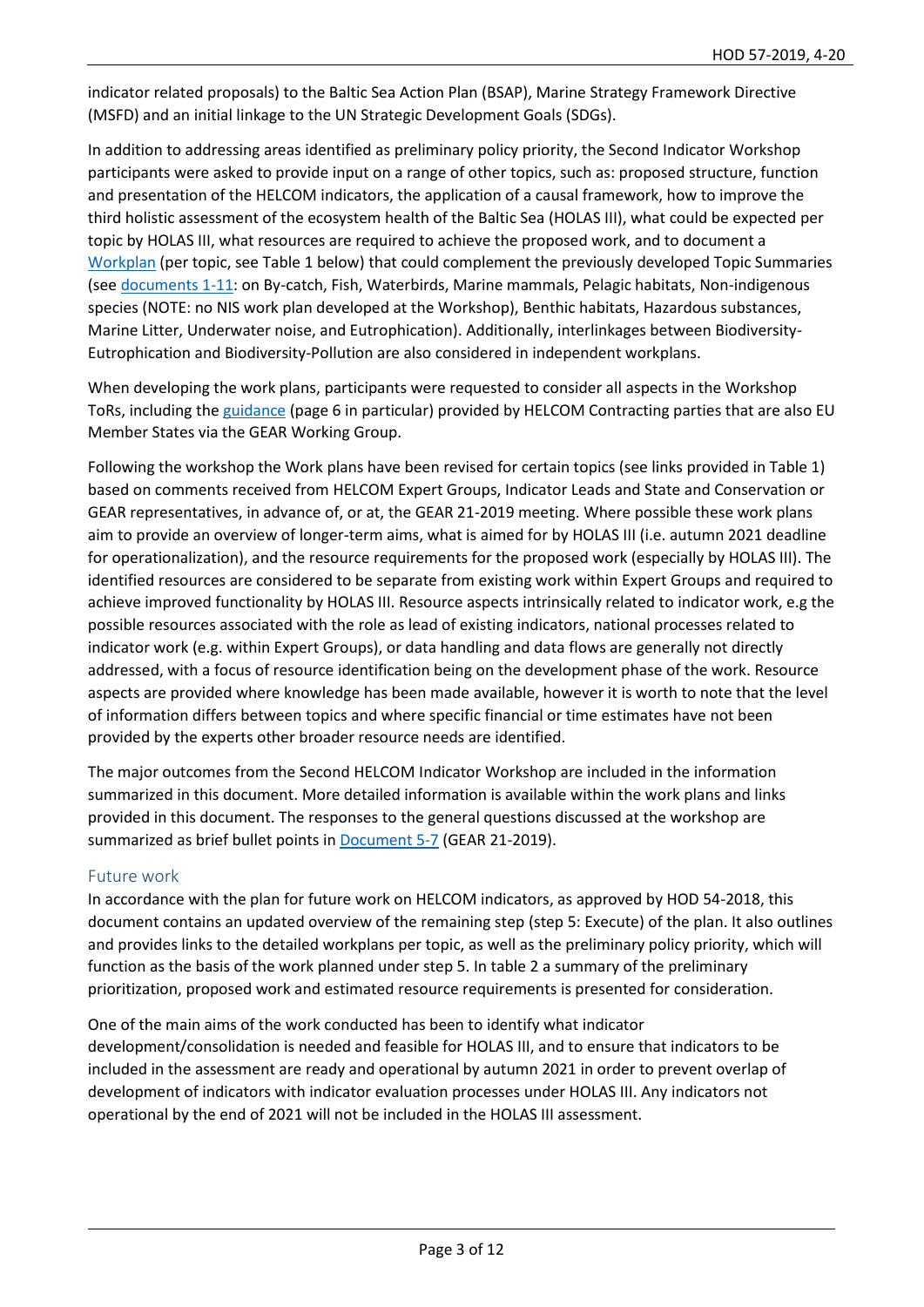## Action requested

The Meeting is invited to:

- consider the indicators identified to be of high priority by the first indicator workshop (outlined in table 2 with dark grey color), consider the topic specific workplans and associated resource requirements (also outlined in table 2), and agree on the areas of priority where development work is to be carried out for HOLAS III.
- approve the work outlined in Step 5 of the future work on HELCOM indicators process, in line with the agreed prioritization and plans outlined under each topic.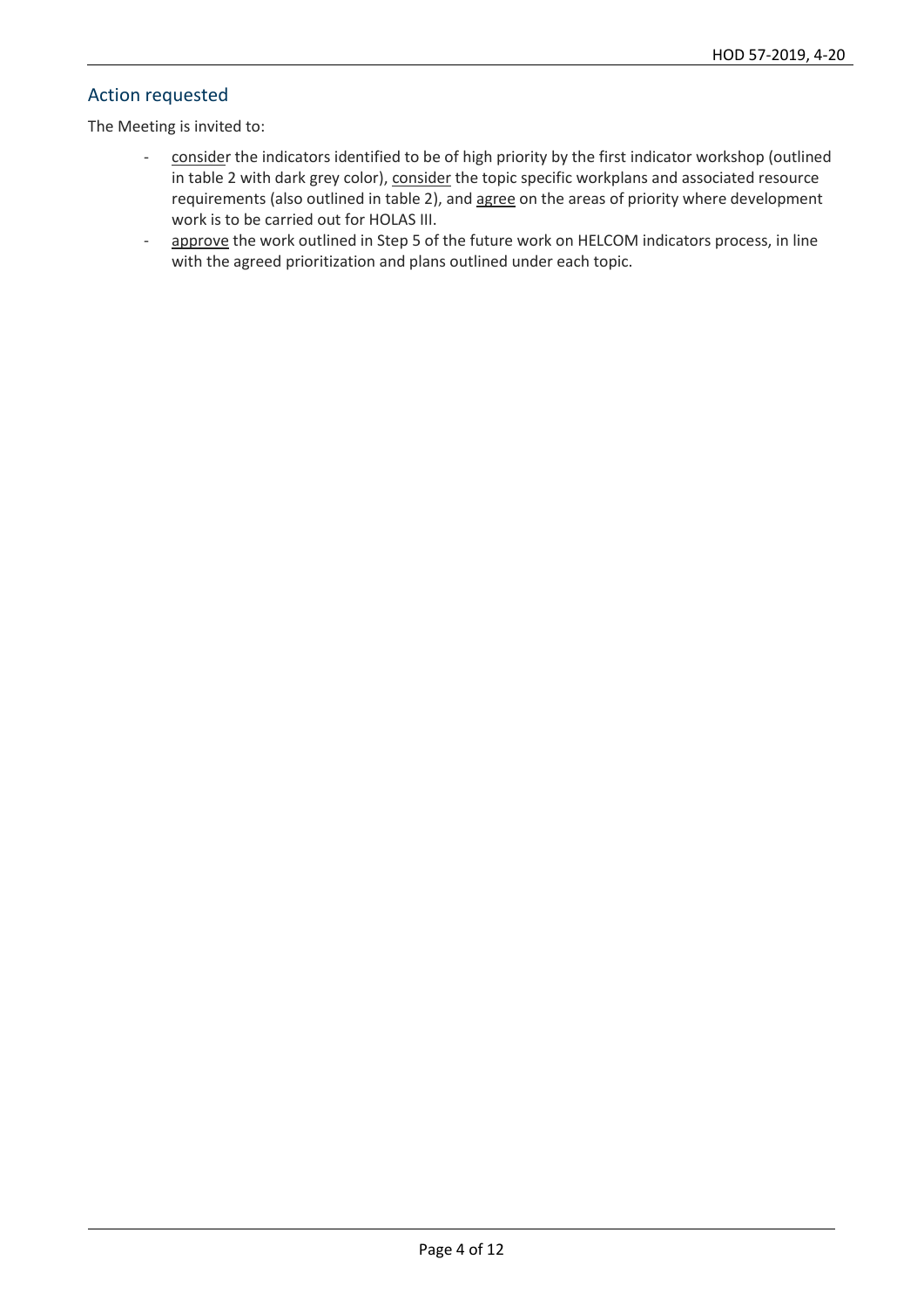# Plan for Future work on HELCOM Indicators

In accordance with the plan approved by HOD 54-2018 the remaining step (step 5: Execute) is presented for approval at this meeting. The policy priority and the topic-specific work plans developed so far (as outlined in this document) function as the backbone of the work planned under step 5. An overview of the plan for step five is presented below.

Other specific approval processes (e.g. threshold values) will occur throughout the process as developments take place. Expected dates are, where possible, outlined in the topic-specific work plans.

The indicator manager will be tasked with overseeing the process described in this document from the Secretariat side and take on the responsibility of maintaining the existing indicators currently established in HELCOM. Resources for this task have been committed from the HELCOM budget covering the period until autumn 2021, and tentatively extending into 2022 (HOD 54-201[8 Outcomes paragraph 4.25\)](https://portal.helcom.fi/meetings/HOD%2054-2018-535/MeetingDocuments/Outcome_HOD%2054-2018.pdf)

Due to time limitations GEAR 21-2019 did not have the possibility to consider the document on future work on HELCOM Indicators, which contains the recommendations of the Workshops together with detailed work plans per topic (provided as links under each section and available through the document library of the [Second HELCOM Indicator Workshop site\)](https://portal.helcom.fi/meetings/INDICATOR%20WS%202-2019-676/default.aspx) (GEAR 21-2019 [document 5-7\)](https://portal.helcom.fi/meetings/GEAR%2021-2019-664/MeetingDocuments/5-7%20Future%20work%20on%20HELCOM%20Indicators_Workplans%20per%20topic%20and%20Workshop%20output.pdf). As a result, he planned revisiting of the policy priority, taking into account the technical and resource estimates, has not taken place outside of the two indicator workshops. However, GEAR 21-2019 agreed that the document outlining HELCOM indicator work for step 5 (details of which are outlined below) should be submitted to HOD 57- 2019 for consideration and approval, with the intention that the work commence in early 2020.

GEAR 21-2019 also did not have the possibility to consider the additional information on indicators (GEAR 21-2019 [document 5-8](https://portal.helcom.fi/meetings/GEAR%2021-2019-664/MeetingDocuments/5-8%20Additional%20information%20on%20indicators.pdf) an[d ATT.1\)](https://portal.helcom.fi/meetings/GEAR%2021-2019-664/MeetingDocuments/5-8%20Att%201%20Additional%20information%20on%20indicators.xlsx?Web=1) which simplifies and summarizes the information from both WS 1 and WS 2 using the table for policy matching prepared for the first workshop. The policy match table summarizes all indicators in the context of HOLAS III, while table 2 in this document only focuses on those indicators which were identified as priorities in WS 1 or where resources requirement have been identified as a result of the work in WS 2.

### STEP 5: Execute – initiate work program on indicator development and adjustment

**Plan:** Initiate the work to develop new indicators and adjust existing indicators by activating the respective expert groups and indicator leads/co-leads, in accordance with the plan developed for the relevant topic. Review and adjust the structure, presentation and causal framework suggested for the indicators, in line with the endorsed suggestions from the Second Indicator Workshop and State and Conservation 11-2019. This step, as well as indicator maintenance will be led by the State and Conservation Working Group.

**Aim:** This will be a longer program of work and will have a target of end of 2021 so that consolidation and development is completed in advance of the third holistic assessment (for which indicator evaluations are timetabled in 2022). This plan would ensure that, in line with the wishes of the CPs, indicator development took place in advance of the assessment and reporting phases in the current preliminary plan for HOLAS III.

**Action:** Initiate the program of work to consolidate and develop the identified indicators based on the outcome of the process which has taken place under steps 1-4. The outcome of the process is represented by the final output of the joint policy-technical workshop, i.e. the topic workplans (an overview of which are included in this document). Specific thematic workshops for topics could be implemented where needed, targeted towards defined themes.

**Timeline:** Document to HOD 57-2019 in December 2019 for approval on program of work. Planned work initiated in early 2020, ongoing till autumn 2021.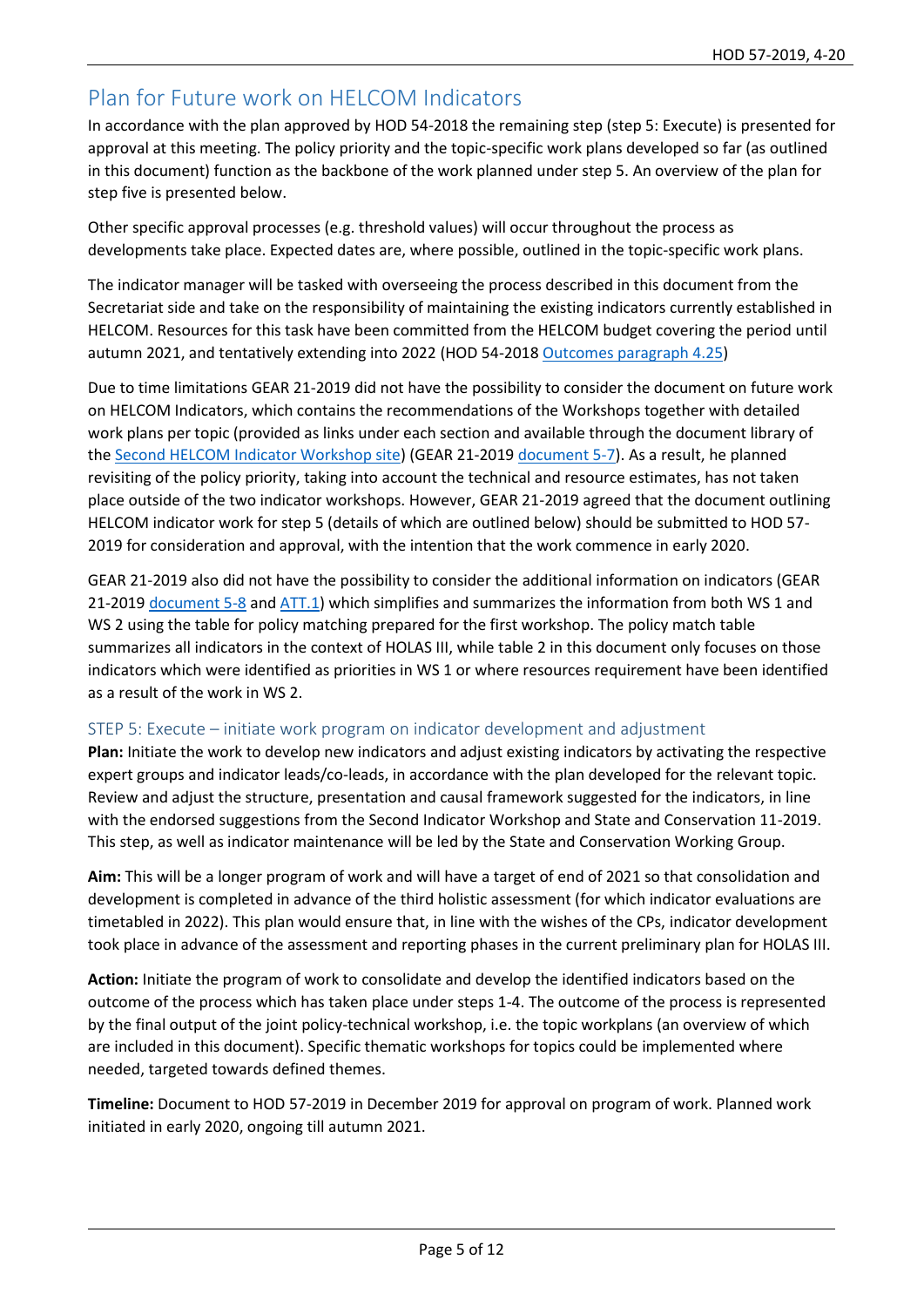## Detailed workplans (per topic/theme)

The following topics developed work plans at or after the Second HELCOM Indicator workshop:

- By-catch,
- Fish.
- Waterbirds,
- Marine mammals,
- Pelagic habitats,
- Benthic habitats,
- Hazardous substances,
- Marine litter,
- Underwater Noise,
- Eutrophication,
- Foodwebs,
- Biodiversity-Eutrophication linkages,
- Biodiversity-Pollution linkages.

Each work plan was asked to address the following issues and maintain a focus based on the guidance provided (as outlined above in 'background'):

- What is the optimal assessment?
- What will be achieved by HOLAS III (e.g. operational indicators by autumn 2021), and how?
- What aspects of the identified work represent the highest priority?
- Is the proposed assessment policy relevant and ecologically relevant?
- What are the resource needs (and period) to 1) carry out the work by HOLAS III (autumn 2021), and 2) for longer-term development issues (post-HOLAS III)?
- What integration of the indicators (i.e. those defined in question 2) is foreseen in HOLAS III?
- What across-theme issues exist (e.g. links between biodiversity and eutrophication) and how will these be considered in future assessments? NOTE: this latter section is commonly discussed in separate specific 'linkages' documents, see below.

Several of the work plans were updated based on comments from the Workshop participants, Expert Networks, Indicator leads or via State and Conservation or GEAR representatives following the drafting of the plans at the Second Indicator Workshop. Those that have been updated contain red text and are marked as Rev.1.

| By-catch (Rev.2)       | Pelagic habitats             | <b>Benthic habitats</b>                     | Foodwebs |  |
|------------------------|------------------------------|---------------------------------------------|----------|--|
| Fish (Rev.1)           | Underwater noise (Rev.1)     | <b>Eutrophication (Rev.1)</b>               |          |  |
| Waterbirds (Rev.1)     | Hazardous substances (Rev.1) | <b>Biodiversity-Eutrophication linkages</b> |          |  |
| Marine mammals (Rev.1) | Marine litter (Rev.1)        | <b>Biodiversity-Pollution linkages</b>      |          |  |

### Table 1. Links to workplans (per topic)

## Maintenance of workplans

During the actual development phase (i.e. early 2020 till autumn 2021) there will likely be developments, adjustments or correction needed within the work plans. Changes could be foreseen for example due to increased scientific knowledge or due to insurmountable obstacles being encountered. To account for this, it is proposed that all Expert Groups and Indicator leads maintain the relevant work plans as 'living documents' and that changes are reported to relevant HELCOM Working Groups. Where changes are minor this could be done on the basis of the Working Group meeting cycles.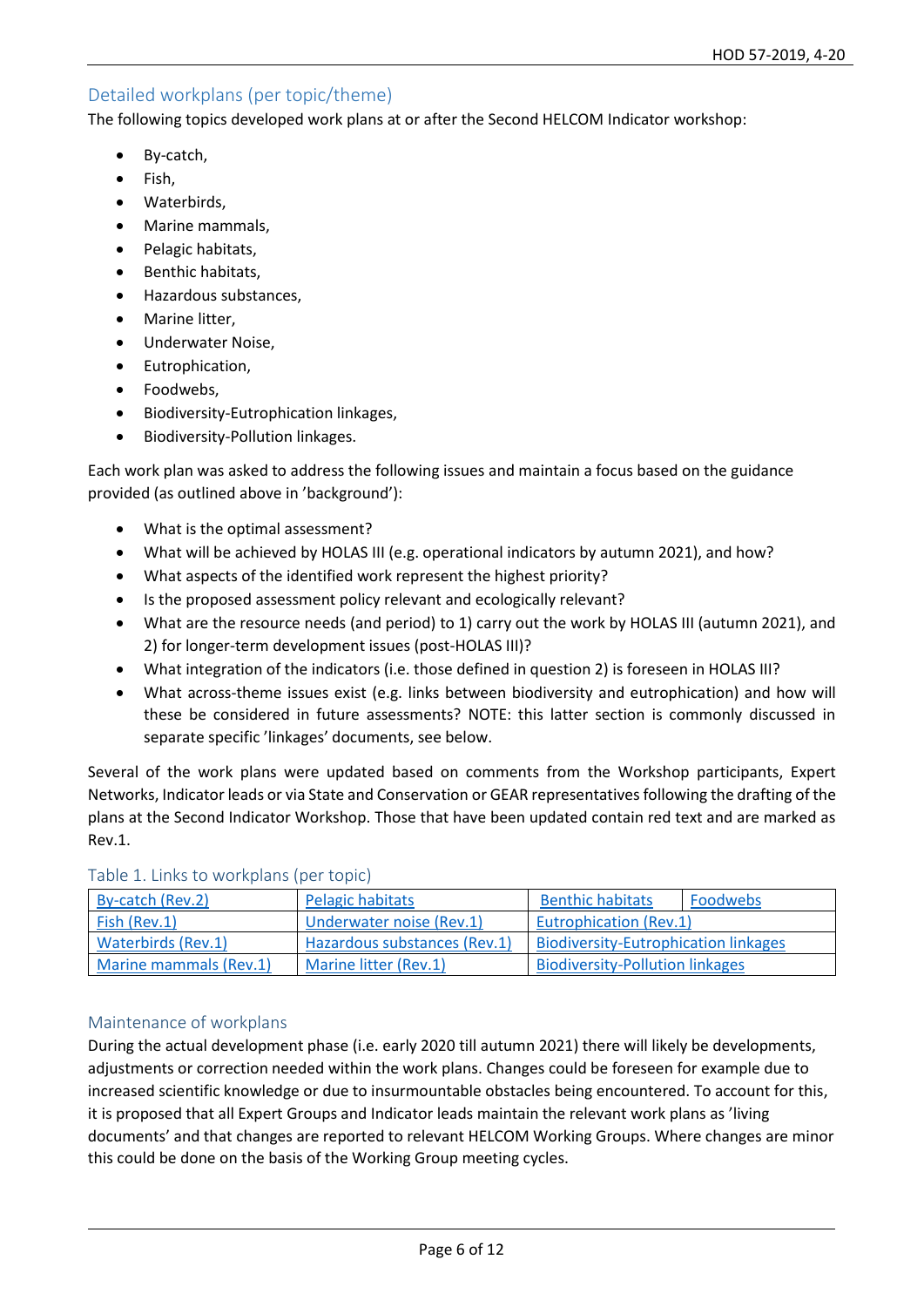However, where changes are considered to be significant i.e. change the approved aim of achieving an operational indicator or development step or influence the resource allocation (e.g. require more or result in surplus), then these changes should be reflected in an updated workplan that is shared immediately with the relevant Expert Group, Working Group and GEAR.

## Outlined Resource Needs Identified by Experts (per topic/theme)

The resource needs to carry out the proposed work were documented by the experts where there was sufficient information available. These resource needs do not specifically address issues related to national processes (e.g. data reporting), roles of existing leads/co-leads, data flows, or the actual updating of indicators (i.e. for HOLAS III); but focus in general on the resources required for adjustment/development work itself during 2020-2021. It should also be noted that the resource estimates provided are based on best available knowledge from the Workshop participants and are presented irrespective of if other funding sources (national, project, or HELCOM that may have been applied for, on the basis that there is to date no clearly assigned funds available.

## Summary of prioritization, proposed work and estimated resource requirements

The summary of prioritization, proposed work and estimated resource requirements is presented in table 2. It should be noted that this table considers indicators that have been identified by experts as 'can be developed/operationalized' in general (i.e. the list is not exhaustive, does not include other already operational indicators) and those aspects identified as preliminary policy priority at the First HELCOM Indicator Workshop or priority for practical solutions/identified by certain Contracting Parties as a priority. Other work and resource issues related to developing supporting contextual information to provide a broader scientific thematic assessment by HOLAS III only are covered in the Workplans. Greater detail is provided in the workplans (see links in Table 1, above).

Based on the work plans the following colours are assigned:

Policy relevance column:

Preliminary policy priority (as identified at the First HELCOM Indicator Workshop)

Priority for practical solutions/priority by certain Contracting Parties

No assigned colour in Policy Relevance column indicates aspects not specifically prioritized in the policyfocused First HELCOM Indicator Workshop.

Proposed development column:

Operational indicator/approach anticipated

Assessment or test cases possible, though not fully operational

Descriptive summary of information most likely

Not possible by HOLAS III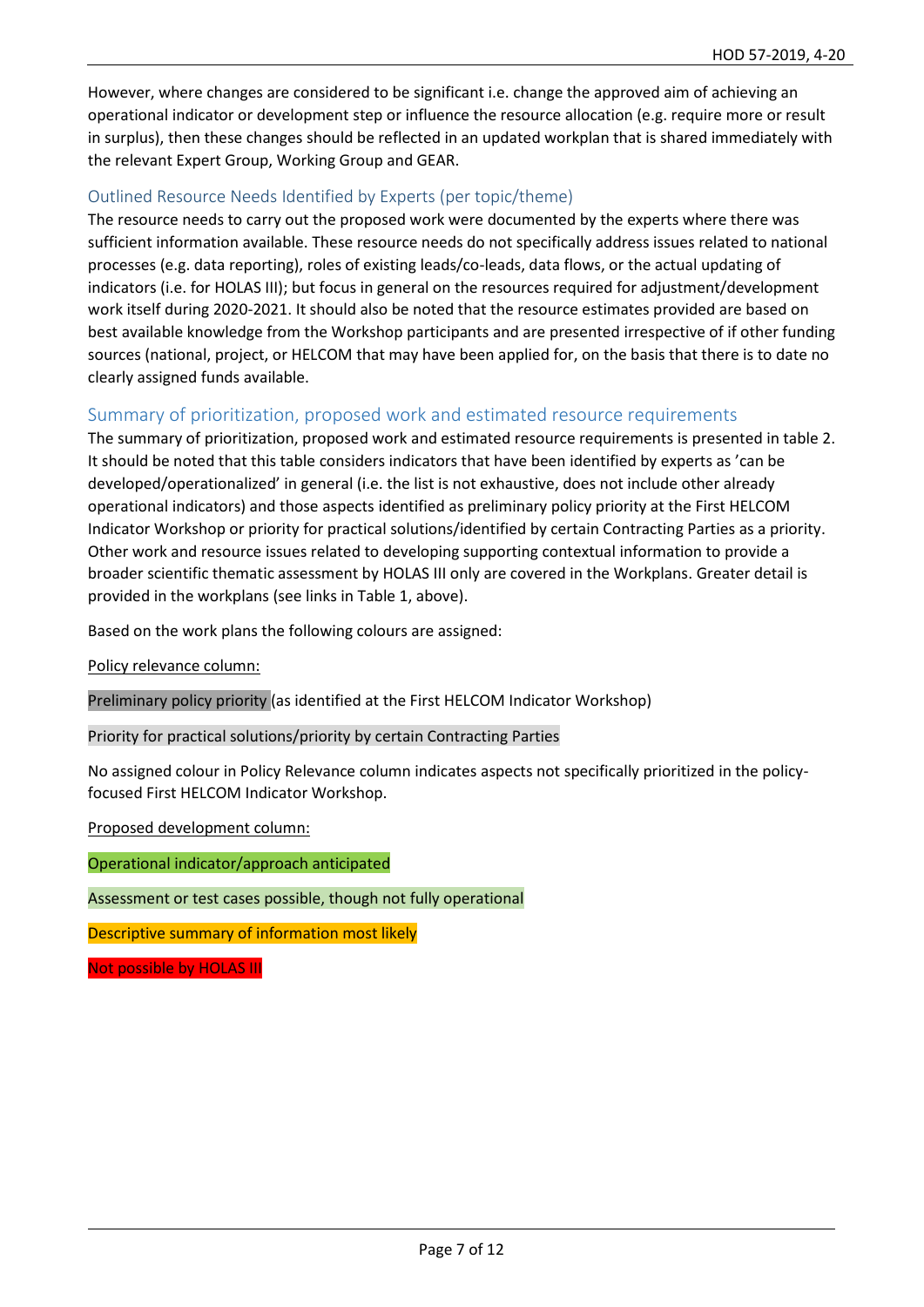# Table 2 Resource needs identified by experts (per topic/theme)

| Indicator name/topic             |                                                                                   | <b>Policy relevance</b><br>(prioritization, see colours)                 | <b>Proposed development</b>                                                                                          | Resource needs (further details on work involved provided in the<br>workplans)                                                                                                                                                                                                                                                                      |  |
|----------------------------------|-----------------------------------------------------------------------------------|--------------------------------------------------------------------------|----------------------------------------------------------------------------------------------------------------------|-----------------------------------------------------------------------------------------------------------------------------------------------------------------------------------------------------------------------------------------------------------------------------------------------------------------------------------------------------|--|
| By-catch                         | By-catch<br>(currently considers birds<br>and mammals, not fish)                  | <b>BSAP</b> - Biodiversity<br>$MSPD - D1C1$                              | Test cases and risk maps (as in OSPAR-HELCOM<br>By-catch Workshop)                                                   | Time for leads for updating and test assessments<br>$\bullet$<br>Input from species/species group experts<br>$\bullet$<br>Allocated time to test approaches<br>$\bullet$<br>Workshop for cetaceans (75-100 days preparatory time)<br>Risk maps and incorporation (e.g. via output of ACTION Project)                                                |  |
| Marine<br>mammals                | Harbour porpoise abundance                                                        | <b>BSAP</b> - Biodiversity<br>$MSPD - D1C2$                              | Assessment based on key sites and<br>management unit level assessments.                                              | 30,000 Euros for FRV and GES threshold value modelling<br>National resource implications for data preparation and delivery<br>$\bullet$<br>Further developments include 80,000 Euros for trend analysis and<br>$\bullet$<br>optimal monitoring design                                                                                               |  |
|                                  | Harbour porpoise<br>distribution                                                  | <b>BSAP</b> - Biodiversity<br>$MSPD - D1C2$                              | Assessment based on key sites and<br>management unit level assessments.                                              | As above<br>$\bullet$                                                                                                                                                                                                                                                                                                                               |  |
|                                  | Habitat for marine mammals                                                        | <b>BSAP</b> - Biodiversity<br>$MSPD - D1C5$                              | Not possible for HOLAS III.                                                                                          | $\bullet$<br>Proposal prepared within HELCOM Research and Science needs<br>process.                                                                                                                                                                                                                                                                 |  |
| Pelagic<br>habitats              | Pelagic habitats - seasonal<br>succession of dominating<br>phytoplankton groups   | <b>BSAP - Biodiversity</b><br>$MSPD - D1C6$                              | Expanded to be operational and have<br>improved coverage. Improved connection to<br>zooplankton assessment.          | 3 months for leads to update and expand coverage<br>$\bullet$<br>National support with data and sub-reginal input<br>$\bullet$                                                                                                                                                                                                                      |  |
|                                  | Pelagic habitats -<br>zooplankton Mean Size and<br><b>Total Stock</b>             | <b>BSAP - Biodiversity</b><br>$MSPD - D1C6$                              | Expanded to be operational and have<br>improved coverage. Improved connection to<br>phytoplankton assessment.        | 3 months for leads to update and expand coverage<br>$\bullet$<br>National support with data and sub-reginal input<br>$\bullet$                                                                                                                                                                                                                      |  |
| Foodwebs                         | Foodwebs                                                                          | <b>BSAP - Biodiversity</b><br>MSFD-D4C1 and D4C2                         | Likely descriptive in HOLAS III, possible test<br>cases (see proposed plan). Initial steps towards<br>an indicator). | $\bullet$<br>Establish a HELCOM CG FOODWEB<br>Workshop in 2020<br>$\bullet$<br>Possible Baltic Sea test cases to follow up on Workshop<br>$\bullet$<br>Review of available data, information and OSPAR work<br>Input to HOALS III<br>$\bullet$                                                                                                      |  |
| Seafloor/<br>Benthic<br>habitats | Seafloor integrity/Benthic<br>habitats - physical loss                            | <b>BSAP</b> - Biodiversity (and<br>Maritime activities)<br>$MSPD - D6C1$ | As a minimum, similar to HOLAS II.                                                                                   | Improved habitat maps.<br>$\bullet$<br>Development as clarified (e.g. via EU TG Seabed, though output<br>$\bullet$<br>expected at end of 2021) or national data reporting etc as carried<br>out in HOLAS II for relevant data layers                                                                                                                |  |
|                                  | Seafloor integrity/Benthic<br>habitats - physical<br>disturbance                  | BSAP - Biodiversity (and<br>Maritime activities)<br>$MSPD - D6C2$        | As a minimum, similar to HOLAS II.                                                                                   | Improved habitat maps.<br>$\bullet$<br>Development as clarified (e.g. via EU TG Seabed, though output<br>expected at end of 2021) or national data reporting etc as carried<br>out in HOLAS II for relevant data layers                                                                                                                             |  |
|                                  | Seafloor integrity/Benthic<br>habitats - Cumulative impact<br>on benthic biotopes | <b>BSAP</b> - Biodiversity (and<br>Maritime activities)<br>$MSPD - D6C3$ | Operational indicator/approach anticipated.                                                                          | Improved habitat maps.<br>$\bullet$<br>$\bullet$<br>Adjustment likely needed to reflect outcomes of EU TG Seabed,<br>though output expected at end of 2021<br>Sub-regional input on sensitivities<br>$\bullet$<br>National resources likely needed to support development (in<br>particular related to sub-regional interpretation and application) |  |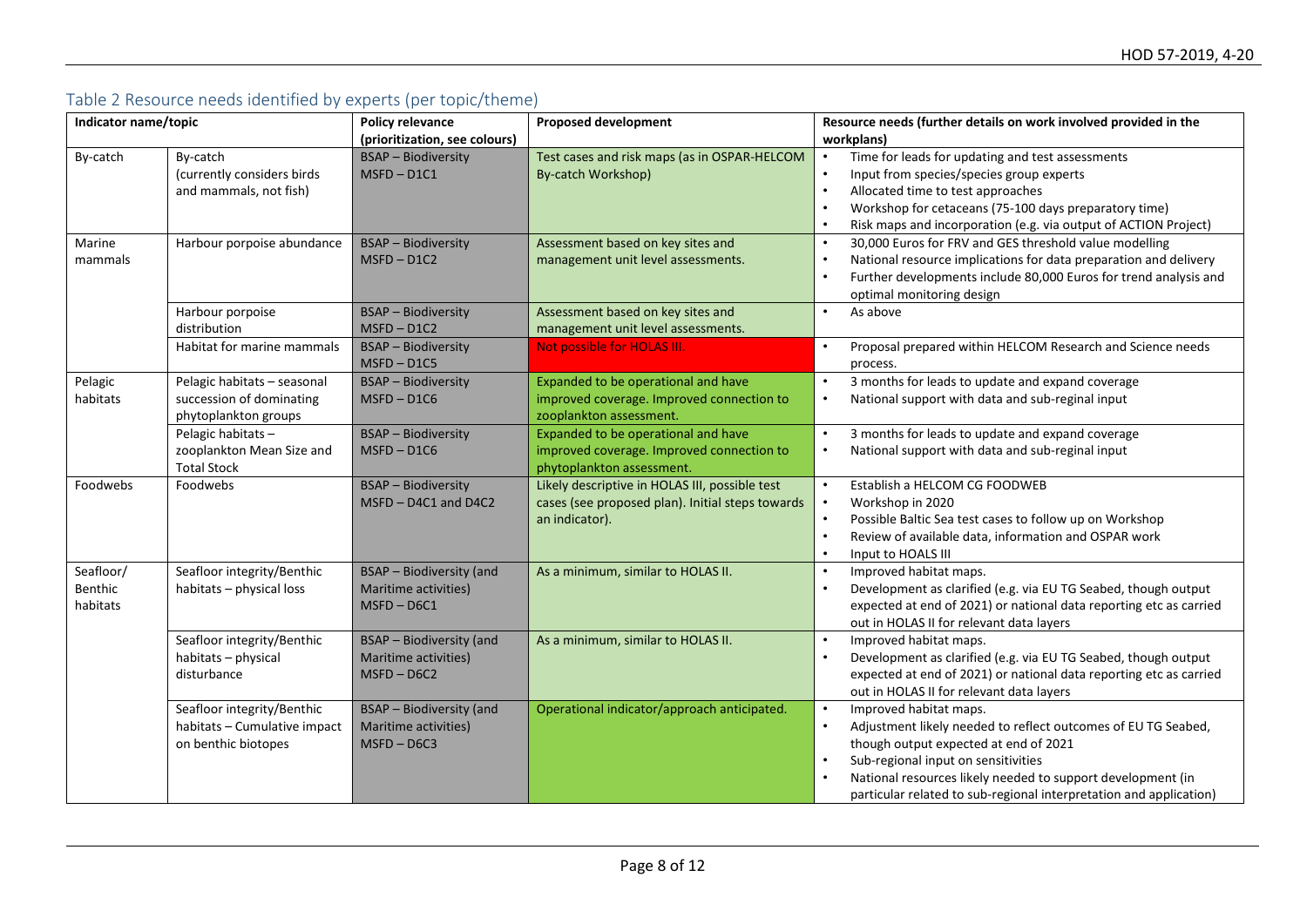| Indicator name/topic |                                                                                               | <b>Policy relevance</b><br>(prioritization, see colours)                  | <b>Proposed development</b>                                                                                                                                                                                                                                | Resource needs (further details on work involved provided in the<br>workplans)                                                                                                                                                                                                                                                                                 |  |
|----------------------|-----------------------------------------------------------------------------------------------|---------------------------------------------------------------------------|------------------------------------------------------------------------------------------------------------------------------------------------------------------------------------------------------------------------------------------------------------|----------------------------------------------------------------------------------------------------------------------------------------------------------------------------------------------------------------------------------------------------------------------------------------------------------------------------------------------------------------|--|
|                      | Seafloor integrity/Benthic<br>habitats - Condition of<br>benthic habitats (?)                 | <b>BSAP</b> - Biodiversity (and<br>Maritime activities)<br>$MSPD - D6C4$  | Specific indicator and broad benthic habitat<br>assessment approach further discussed at EN<br><b>BENTHIC 3-2019. Further discussion needed via</b><br><b>EN-BENTHIC, including on conceptual</b><br>approach.                                             | Workshop in spring 2020 to define possible overall approach for<br>$\bullet$<br>benthic habitats/seafloor assessment (including possible revision of<br>relevant indicators, or alternative approach)<br>$\bullet$<br>Improved habitat maps<br>Case studies would be valuable<br>$\bullet$<br>Research projects also needed to address this topic<br>$\bullet$ |  |
|                      | Seafloor integrity/Benthic<br>habitats - State of soft-<br>bottom macrofauna<br>community (?) | <b>BSAP</b> - Biodiversity (and<br>Maritime activities)<br>$MSPD - D6C5$  | <b>Specific indicator (more suited to</b><br>eutrophication in current form) and broad<br>benthic habitat assessment approach further<br>discussed at EN BENTHIC 3-2019. Further<br>discussion needed via EN-BENTHIC, including<br>on conceptual approach. |                                                                                                                                                                                                                                                                                                                                                                |  |
| Fish                 | Fishing mortality<br>(commercial fish)                                                        | <b>BSAP</b> - Biodiversity (and<br>Maritime activities)<br>$MSPD - D3C1$  | Needs clear planning but similar to HOLAS II, or<br>more, should be possible.                                                                                                                                                                              | Needs further discussion with ICES and relevant experts<br>$\bullet$<br>Initial discussion between relevant people (planning), possibly<br>$\bullet$<br>followed by a workshop                                                                                                                                                                                 |  |
|                      | Spawning stock biomass<br>(commercial fish)                                                   | <b>BSAP</b> - Biodiversity (and<br>Maritime activities)<br>$MSPD - D3C2$  |                                                                                                                                                                                                                                                            | Solution/agreement with ICES regarding data may be needed<br>Leads for relevant indicators once clear<br>$\bullet$                                                                                                                                                                                                                                             |  |
|                      | Age and size distribution<br>(commercial fish)                                                | <b>BSAP</b> - Biodiversity (and<br>Maritime activities)<br>MSFD-D3C3/D1C3 |                                                                                                                                                                                                                                                            |                                                                                                                                                                                                                                                                                                                                                                |  |
|                      | Fish demographic factors -<br>L90 coastal fish (commercial<br>fish above)                     | <b>BSAP - Biodiversity</b><br>$MSPD - D1C3$                               | Possible test cases and application in some<br>areas.                                                                                                                                                                                                      | Support for ongoing work in FISH PRO III<br>$\bullet$                                                                                                                                                                                                                                                                                                          |  |
|                      | Fish distribution                                                                             | <b>BSAP</b> - Biodiversity<br>$MSPD - D1C3$                               | Not possible at this stage.                                                                                                                                                                                                                                | Could be addressed as a starting point in workshop proposed above<br>$\bullet$                                                                                                                                                                                                                                                                                 |  |
|                      | Fish habitat                                                                                  | <b>BSAP - Biodiversity</b><br>$MSPD - D1C3$                               | Possible descriptive information based on Pan<br><b>Baltic Scope Essential Fish Habitats work?</b>                                                                                                                                                         | Expert input at relevant stage during HOLAS III<br>$\bullet$                                                                                                                                                                                                                                                                                                   |  |
|                      | Abundance of key coastal<br>fish species                                                      | <b>BSAP</b> - Biodiversity<br>$MSPD - D1C2$                               | Improved EATS approach and trends in new<br>areas.                                                                                                                                                                                                         | $\bullet$<br>Ongoing support of FISH PRO III, including time of national experts<br>to facilitate the work within FISH PRO III                                                                                                                                                                                                                                 |  |
|                      | Eel and Sturgeon                                                                              | <b>BSAP</b> - Biodiversity<br>$MSPD - D1C2$                               | Supporting descriptive information in thematic<br>assessment possible.                                                                                                                                                                                     | $\bullet$<br>Expert knowledge/time during HOLAS III report phase<br>$\bullet$<br>Possible data input                                                                                                                                                                                                                                                           |  |
| Waterbirds           | Abundance of waterbirds in<br>the wintering season                                            | <b>BSAP</b> - Biodiversity<br>$MSPD - D1C2$                               | As in HOLAS II but improved by inclusion of<br>offshore data where possible.                                                                                                                                                                               | Offshore data collection at appropriate scale and frequency needed<br>$\bullet$<br>(especially in long-term)<br>$\bullet$<br>Maintaining/improving scale and level of data for existing<br>assessments<br>National implications for the above<br>Improved data flows also needed                                                                               |  |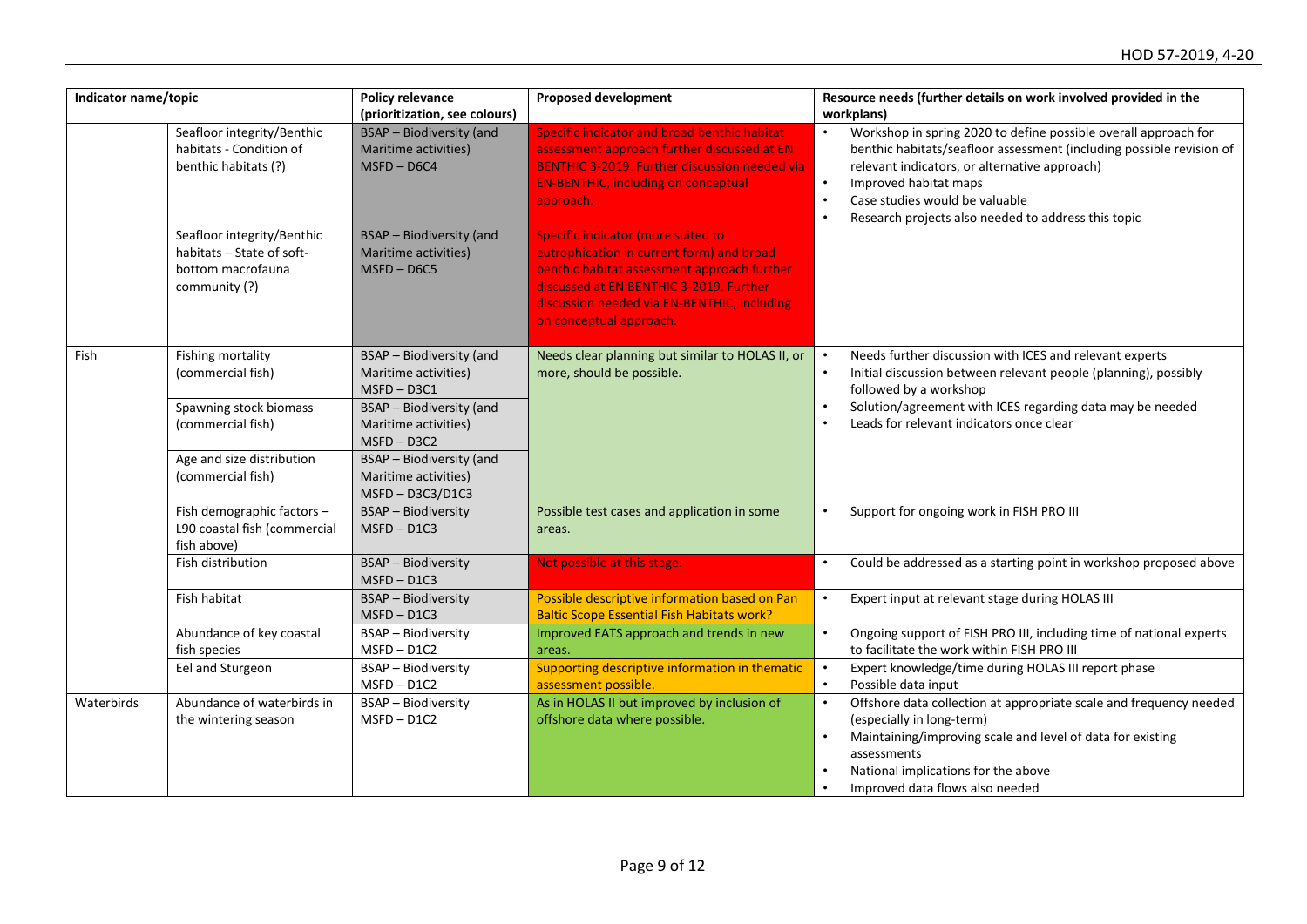| Indicator name/topic    |                                                                                                                        | Policy relevance<br>(prioritization, see colours)                                                    | <b>Proposed development</b>                                                                        | Resource needs (further details on work involved provided in the<br>workplans)                                                                                                                                                                                                                                                                                                                                                                                                                                                                                                                                                                        |
|-------------------------|------------------------------------------------------------------------------------------------------------------------|------------------------------------------------------------------------------------------------------|----------------------------------------------------------------------------------------------------|-------------------------------------------------------------------------------------------------------------------------------------------------------------------------------------------------------------------------------------------------------------------------------------------------------------------------------------------------------------------------------------------------------------------------------------------------------------------------------------------------------------------------------------------------------------------------------------------------------------------------------------------------------|
|                         | Breeding productuivity of<br>waterbirds                                                                                | <b>BSAP - Biodiversity</b><br>$MSPD - D1C3$                                                          | First assessment in some areas may be<br>possible, test cases.                                     | Ongoing work in JWG BIRD<br>$\bullet$                                                                                                                                                                                                                                                                                                                                                                                                                                                                                                                                                                                                                 |
|                         | Waterbird habitat quality                                                                                              | <b>BSAP</b> - Biodiversity<br>$MSPD - D1C5$                                                          | First assessment in some areas may be<br>possible, test cases.                                     | $\bullet$<br>Ongoing work in JWG BIRD                                                                                                                                                                                                                                                                                                                                                                                                                                                                                                                                                                                                                 |
| Hazardous<br>substances | Hazardous substances<br>concentration indicators<br>(multiple)                                                         | <b>BSAP - Hazardous</b><br>substances<br>$MSPD - D8C1$                                               | As in HOLAS II but improvements expected to<br>coverage (spatial and temporal) and<br>application. | Adjustment of MIME and CHASE (circa 8-12,000 Euros estimated)<br>$\bullet$<br>$\bullet$<br>Lead country for diclofenac indicator<br>$\bullet$<br>Joint meeting of pressure-state persons<br>Multiple small projects of 3-6 months to initiate work on each of<br>the following: review of priority substances, screening data,<br>sediment core data, review of biological effects information, review<br>of contaminants in food stuffs<br>Review of conversion factors for trophic levels (6 months initial<br>project plus 18 month longer-term)<br>Project for longer term review and proposal related to optimal<br>monitoring (circa 18 months) |
|                         | Biological effects - in<br>general, White-tailed sea<br>eagle productivity,<br>Malformed embryos of<br>amphipods (sup) | <b>BSAP</b> - Hazardous<br>substances<br>$MSPD - D8C2$                                               | Named indicators as in HOLAS II, potential for<br>improved coverage.                               | Workshop back-to-back with EN-HZ spring 2020 to review<br>$\bullet$<br>questionnaire responses, develop initial overview and consider<br>appropriate ways forward.                                                                                                                                                                                                                                                                                                                                                                                                                                                                                    |
|                         | Contaminants in food stuffs                                                                                            | <b>BSAP</b> - Hazardous<br>substances<br>$MSPD - D9C1$                                               | Possible descriptive information based on data<br>available and conversion factor testing.         | Review of contaminants in food stuffs (3-6 month project)<br>$\bullet$                                                                                                                                                                                                                                                                                                                                                                                                                                                                                                                                                                                |
| Litter                  | <b>Beach litter</b>                                                                                                    | BSAP - 'Hazardous<br>substances'<br>(Pollution/Hazardous<br>substances and litter)<br>$MSPD - D10C1$ | Operational indicator is the aim.                                                                  | Guidelines (1 week per national expert)<br>$\bullet$<br>Maintained participation in expert groups and ideally participation<br>$\bullet$<br>of common persons at all relevant expert fora<br>Threshold value finalization (coordinated with EU TG ML)<br>Methodology for historical data from different monitoring<br>approaches (1-2 weeks per expert in a smaller group)<br>Longer-term work on biological impacts<br>$\bullet$                                                                                                                                                                                                                     |
|                         | Litter on the seafloor                                                                                                 | BSAP - 'Hazardous<br>substances'<br>(Pollution/Hazardous<br>substances and litter)<br>$MSPD - D10C1$ | Operational indicator is the aim (at least where<br>monitoring exists).                            | As above<br>$\bullet$                                                                                                                                                                                                                                                                                                                                                                                                                                                                                                                                                                                                                                 |
|                         | Microlitter in the<br>watercolumn (sediments)                                                                          | BSAP - 'Hazardous<br>substances'<br>(Pollution/Hazardous<br>substances and litter)<br>$MSPD - D10C2$ | Possible descriptive information based on data<br>available                                        | Microlitter guideline<br>$\bullet$<br>$\bullet$<br>Microlittter workshop<br>Longer-term work on biological impacts                                                                                                                                                                                                                                                                                                                                                                                                                                                                                                                                    |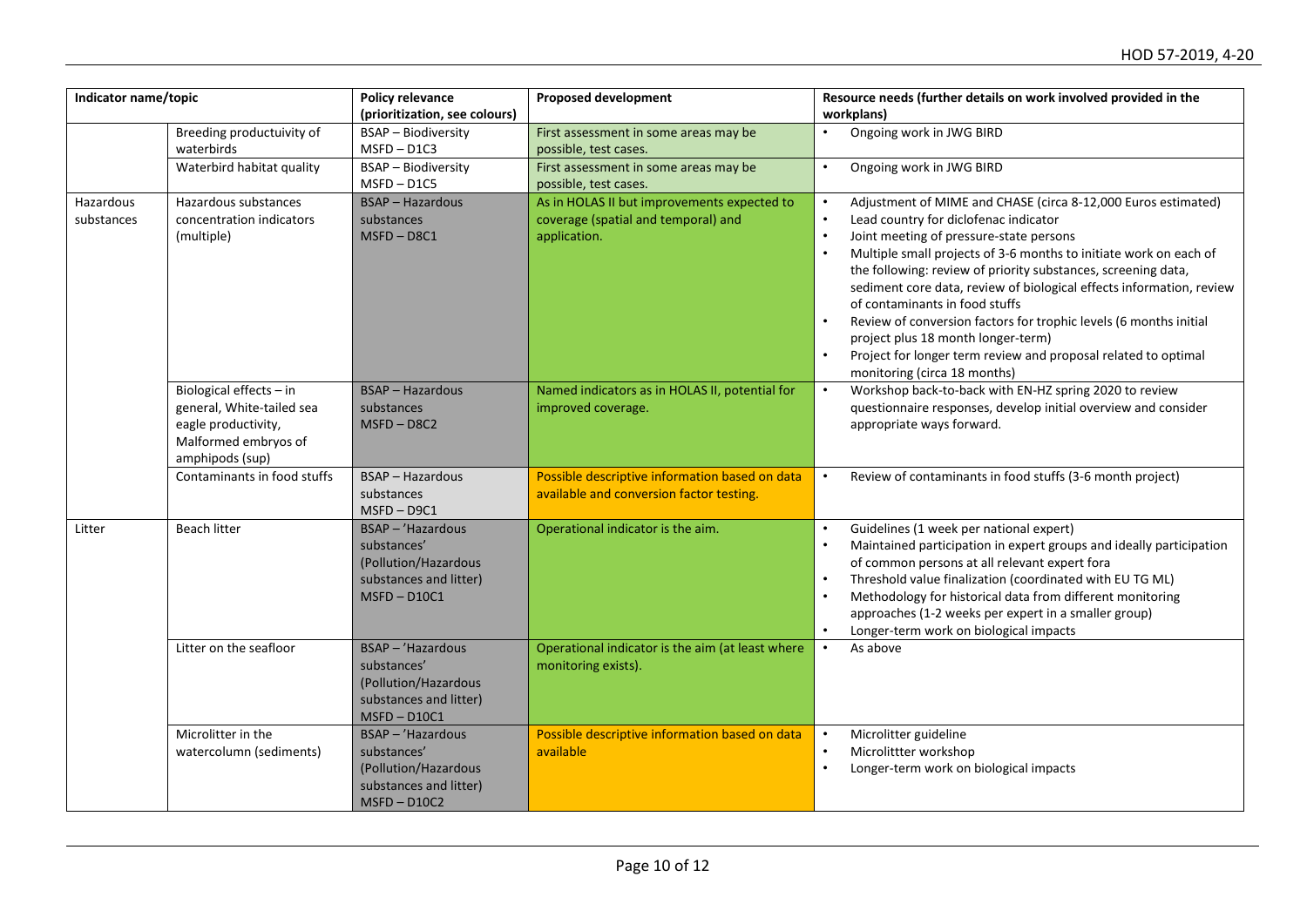| Indicator name/topic |                                                                                              | Policy relevance<br>(prioritization, see colours)                                                                                       | <b>Proposed development</b>                                                        | Resource needs (further details on work involved provided in the<br>workplans)                                                                                                                                                                                                                                  |
|----------------------|----------------------------------------------------------------------------------------------|-----------------------------------------------------------------------------------------------------------------------------------------|------------------------------------------------------------------------------------|-----------------------------------------------------------------------------------------------------------------------------------------------------------------------------------------------------------------------------------------------------------------------------------------------------------------|
| <b>Noise</b>         | Distribution in time and<br>space of loud low- and mid-<br>frequency impulsive sounds        | BSAP - 'Hazardous<br>substances'<br>(Pollution/Hazardous<br>substances and litter) or<br><b>Maritime Activities</b><br>$MSPD - D11C1$   | Operational indicator is the aim                                                   | National resources to ensure effective and full reporting to noise<br>registry<br>Threshold value finalization (coordinated with EU TG Noise)<br>$\bullet$<br>Physical EN Noise meeting to discuss threshold values prior to<br><b>PRESSURE 12-2020</b>                                                         |
|                      | Continuous low frequency<br>anthropogenic sound                                              | $BSAP - 'Hazardous$<br>substances'<br>(Pollution/Hazardous<br>substances and litter) or<br><b>Maritime Activities</b><br>$MSPD - D11C2$ | Operational indicator is the aim                                                   | National resource issues for full reporting of data<br>$\bullet$<br>Threshold value finalization (coordinated with EU TG Noise)<br>Production of soundscape maps for HOLAS III (see State and<br>Conservation 8-2018 (document 3MA-5, table 4)<br>Physical EN Noise meeting, as above<br>$\bullet$<br>$\bullet$ |
| Linkages             | <b>Biodiversity-Pollution</b><br>linkages (cross-cutting and<br>interlinkages across themes) | Overall, including holistic<br><b>BSAP overview and specific</b><br>aspects within MSFD                                                 | Possible descriptive information and initial<br>development of the overall topic.  | Thematic workshop(s) dedicated to the topic during HOLAS III<br>$\bullet$                                                                                                                                                                                                                                       |
| Eutrophication       | Total nutrients - Total<br>Nitrogen and Total<br>Phosphorus                                  | <b>BSAP</b> - Eutrophication<br>$MSPD - D5C1$                                                                                           | Fully operational indicator(s) and spatial<br>coverage is the aim.                 | Time for dedicated work and preparation of eutrophication experts<br>$\bullet$<br>$\bullet$<br>An annual physical meeting of the group                                                                                                                                                                          |
|                      | Oxygen - Shallow water<br>oxygen                                                             | <b>BSAP</b> - Eutrophication<br>MSFD-D5C5 (D5C8)                                                                                        | Building on work in national projects. Aim for<br>operational indicator.           | Project to include modelling into the shallow water oxygen<br>$\bullet$<br>assessment by HOLAS III.                                                                                                                                                                                                             |
|                      | Oxygen - Oxygen debt (and<br>State of the soft-bottom<br>macrofauna community                | <b>BSAP</b> - Eutrophication<br>MSFD-D5C5 (D5C8)                                                                                        | As in HOLAS II but improved overview and link<br>between the indicators.           | $\bullet$<br>Bringing together national project outputs related to shallow water<br>needs to take place<br>Securing time for dedicated work and preparation of<br>eutrophication experts<br>An annual physical meeting of the group.                                                                            |
|                      | Cyanobacterial bloom index                                                                   | <b>BSAP</b> - Eutrophication<br>$MSPD - D5C3$                                                                                           | Review and aim for fully operational indicator.                                    | $\bullet$                                                                                                                                                                                                                                                                                                       |
|                      | Phytoplankton spring bloom<br>intensity based on chl-a                                       | <b>BSAP</b> - Eutrophication<br>$MSPD - D5C4$                                                                                           | Aim for operation indicator, dependent of<br>review and harmonization work.        | Resources are needed for the phytoplankton spring bloom intensity<br>$\bullet$<br>based on chl-a indicator                                                                                                                                                                                                      |
|                      | Biomass ratio of<br>opportunistic and perennial<br>macroalgae                                | <b>BSAP</b> - Eutrophication<br>$MSPD - D5C6$                                                                                           | As applied in HOLAS II, in supporting role in<br>some coastal areas.               | $\bullet$                                                                                                                                                                                                                                                                                                       |
|                      | Integration rules for<br>indicators (e.g. direct and<br>indirect effects)                    | <b>BSAP</b> - Eutrophication<br>MSFD - D5 overall                                                                                       | Improved summary and integration of<br>eutrophication indicators.                  | 4-6 months to test suitable alternatives and validate the approach,<br>$\bullet$<br>including presenting/discussing at IN Eutrophication                                                                                                                                                                        |
|                      | Possible sub-division of<br>identified sub-basins                                            | <b>BSAP</b> - Eutrophication<br>MSFD - D5 overall                                                                                       | Improved assessment in identified sub-basins<br>(Gulf of Finland, Bornholm Basin). | Expert time to test and validate appropriate sub-divisions and<br>$\bullet$<br>threshold values, including presenting/discussing at IN<br>Eutrophication                                                                                                                                                        |